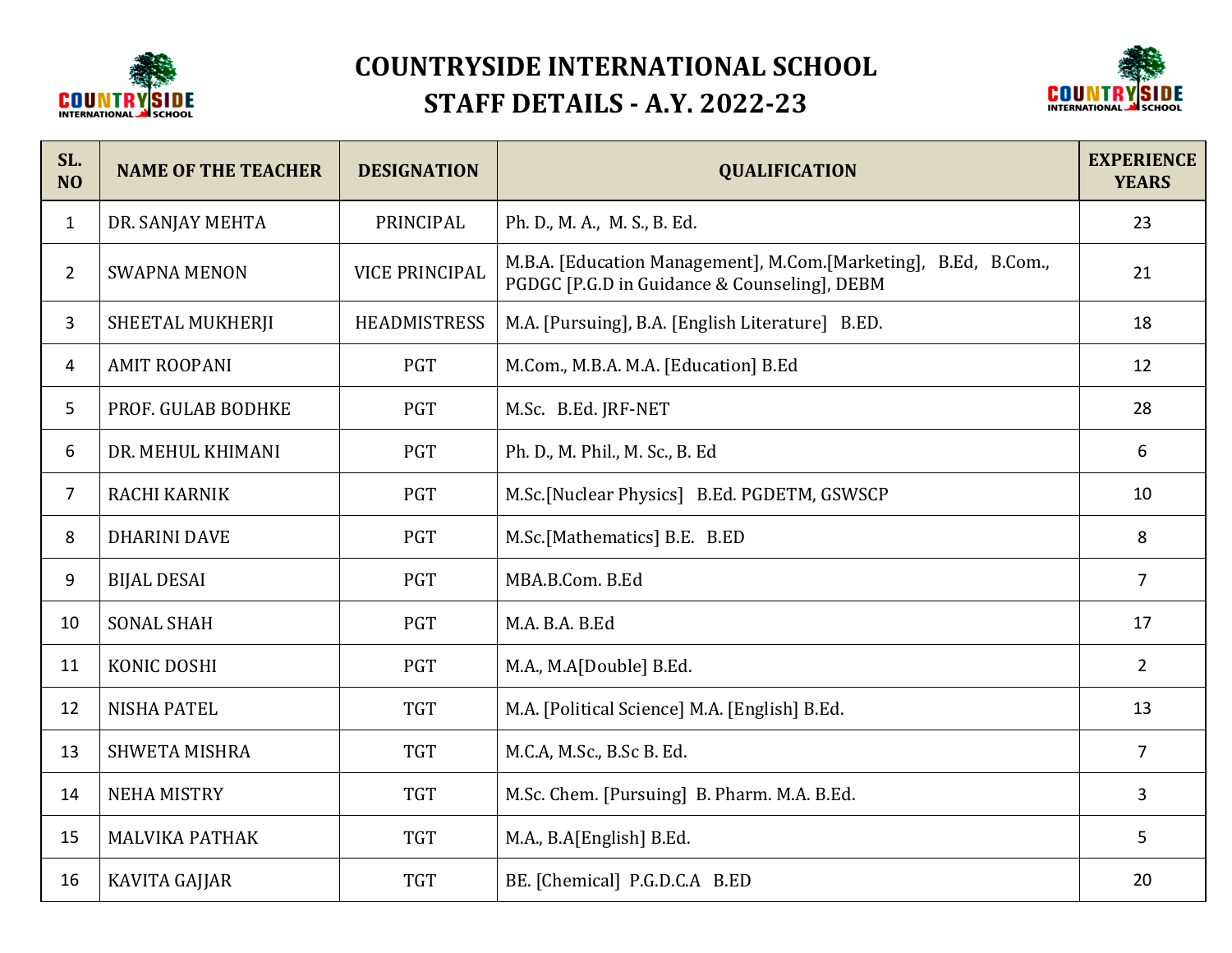| 17 | <b>JAIMINI ACHARYA</b> | <b>TGT</b> | M.A. [English] B.A. [English] B.ED                         | 3              |
|----|------------------------|------------|------------------------------------------------------------|----------------|
| 18 | RANJANA SHARMA         | <b>TGT</b> | M.A.[Sanskrit] B.A.[Sanskrit, Hindi] B.Ed.                 | 8              |
| 19 | <b>BHARTI SUKHEJA</b>  | <b>TGT</b> | B.A. [Hindi] D.Ed., CTET                                   | 5              |
| 20 | <b>AMITA MORE</b>      | <b>TGT</b> | M.Sc.[Zoology] B.Sc. B.Ed.                                 | 12             |
| 21 | PRIYA NISHANT          | <b>TGT</b> | B.Tech [Electronics & Communications]B.Ed. M.A. [Pursuing] | 3              |
| 22 | DEEPA KATARIA          | <b>TGT</b> | M.Sc.[Mathematics, B.Sc B.Ed. D.E.C.E.                     | 12             |
| 23 | <b>SWATI TRIVEDI</b>   | <b>TGT</b> | M.Sc. [Mathematics] B. Sc. B.Ed.                           | 3              |
| 24 | RAJDEEP SHARMA         | <b>TGT</b> | B.Tech., MBA, B.Ed.                                        | $\overline{2}$ |
| 25 | YOGITA SINGH           | <b>TGT</b> | M.A [English] B.Sc. B.ED[English, EVS]                     | 8              |
| 26 | DHWANI ADWANI          | <b>TGT</b> | B.C.A. PGDIT                                               | $\overline{7}$ |
| 27 | <b>TRILOKI PANDEY</b>  | <b>TGT</b> | M.A.[Hindi] B.A. B.Ed.[Hindi]                              | 20             |
| 28 | VANI MAHESHWARI        | <b>TGT</b> | B.Com. B.ED                                                | 17             |
| 29 | <b>TANVI ARORA</b>     | <b>TGT</b> | B.Com.[Hons.] B.ED LLB, CS                                 | 0.6            |
| 30 | <b>AVNI MOTIWALA</b>   | <b>TGT</b> | M.A.[Sanskrit] B.A. B.Ed.                                  | 9              |
| 31 | RENUKA NAMBOODHARI     | <b>TGT</b> | CA, CS, B.Com. B.Ed.                                       | $\mathbf{1}$   |
| 32 | <b>TANVI SANT</b>      | <b>TGT</b> | B.A. [German], B.Ed                                        | 14             |
| 33 | <b>MADHURI JOISHER</b> | <b>TGT</b> | B.Com, B.Ed. E.C.C.Ed                                      | 12             |
| 34 | RIYA SAJI              | <b>PRT</b> | M.Com. B.Com. B.ED                                         | $\mathbf{1}$   |
| 35 | <b>SWETA GANDHI</b>    | <b>PRT</b> | B.C.A. B.ED                                                | 6              |
| 36 | DEVAL GANDHI           | <b>PRT</b> | B.Com, B.Ed.                                               | $\mathbf{1}$   |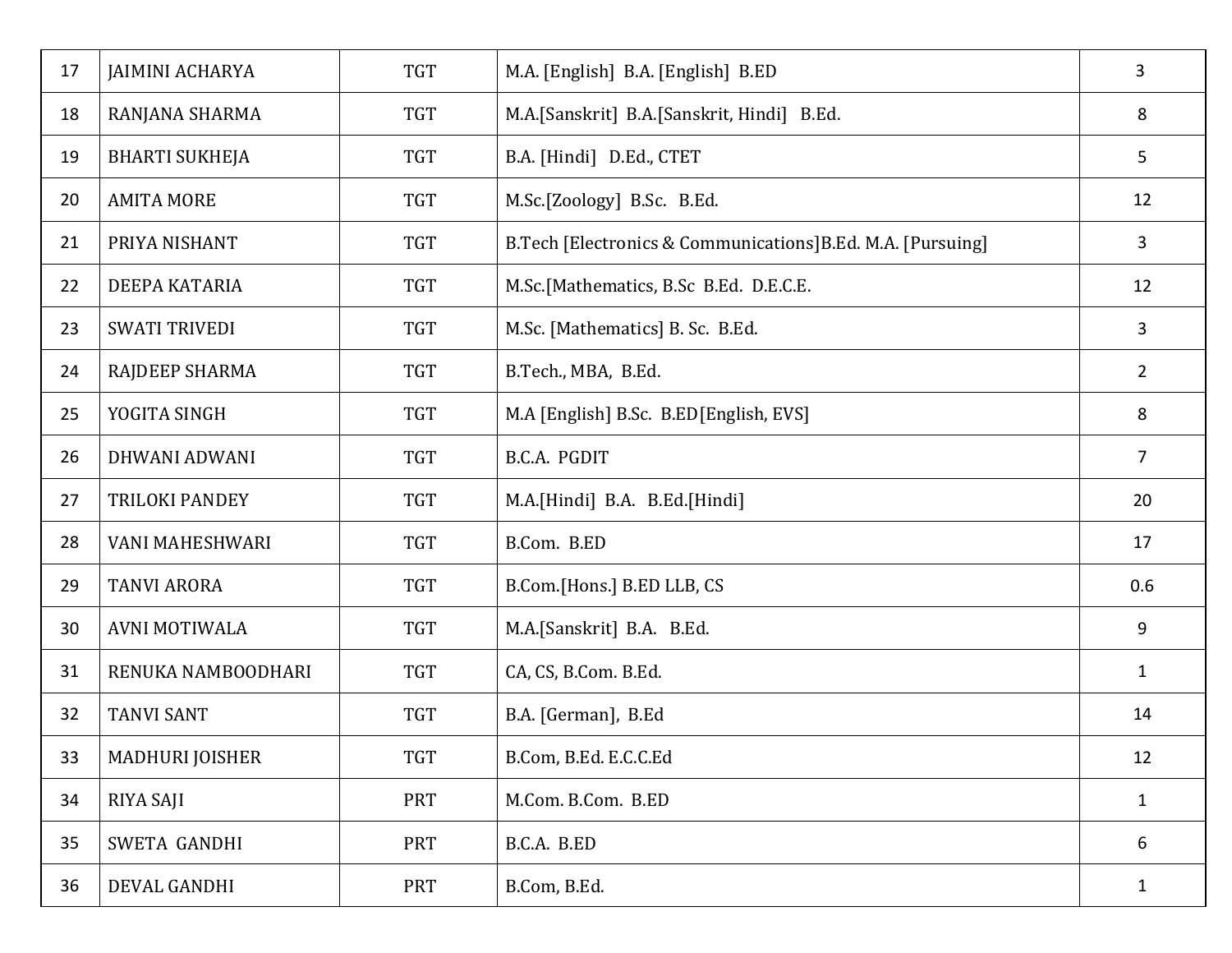| 37 | PALAK SONALIA            | <b>PRT</b> | MCA, BCA, B.Ed                                               | $\overline{2}$ |
|----|--------------------------|------------|--------------------------------------------------------------|----------------|
| 38 | SAUMIYA SIJU             | <b>PRT</b> | B.B.A B.Ed.                                                  | 8              |
| 39 | ROZBINE PITHAWALA        | <b>PRT</b> | B.Com, Montessori                                            | 4              |
| 40 | <b>SHREYA BHUMKAR</b>    | <b>PRT</b> | B.Sc.[Microbiology] B.Ed.                                    | 6              |
| 41 | <b>SNEHAL BALPANDE</b>   | <b>PRT</b> | B.Pharm. B.Ed.                                               | 11             |
| 42 | <b>HAIMAVATI REDDY</b>   | <b>PRT</b> | MBA. B.Com. B.Ed                                             | 5              |
| 43 | <b>PALLAK DESAI</b>      | <b>PRT</b> | M.A. [English] B.Ed.                                         | 5              |
| 44 | VIJAYALAKSHMI NAIKAR     | <b>PRT</b> | B.A. [English] B.Ed.                                         | 5              |
| 45 | <b>SHIVANI SHARMA</b>    | <b>PRT</b> | M.Sc. B.Ed.                                                  | 6              |
| 46 | SHRADDHA VAGHANI         | <b>PRT</b> | M.Com. B.Com. B.ED                                           | 4              |
| 47 | <b>ARTI KISHNANI</b>     | <b>PRT</b> | B.Com. B.Ed. P.G.D.C.A                                       | 17             |
| 48 | <b>NILAM MODI</b>        | <b>PRT</b> | M.Com. B.Com. B.ED                                           | 8              |
| 49 | <b>KRUPALI PATEL</b>     | <b>PRT</b> | B Pharm., B.ED                                               | 6              |
| 50 | <b>RUCHI PATEL</b>       | <b>PRT</b> | M.Sc. B.Ed.                                                  | $\mathbf{1}$   |
| 51 | <b>CHANDANI DESAI</b>    | <b>PRT</b> | <b>B.E.</b> [Computer Engineering]                           | 8              |
| 52 | <b>DARSHANA PATEL</b>    | <b>PRT</b> | M.A. B.A. [Gujarati] M.Ed. B.Ed.                             | 8              |
| 53 | <b>GARIMA SRIVASTAVA</b> | PRT        | B.Sc. B.Ed. PGDCA                                            | 4              |
| 54 | SHRADDHA KAPARTIWAR      | <b>PRT</b> | B.Sc. [Mathematics] B.Ed.                                    | 8              |
| 55 | SHEETAL SOLANKI          | <b>NTT</b> | B.A. [English Honors] E.C.C.E[Pursuing] Diploma in Computers | 4              |
| 56 | <b>VINITA CHAUHAN</b>    | <b>NTT</b> | B.Com., Montessori                                           | 9              |